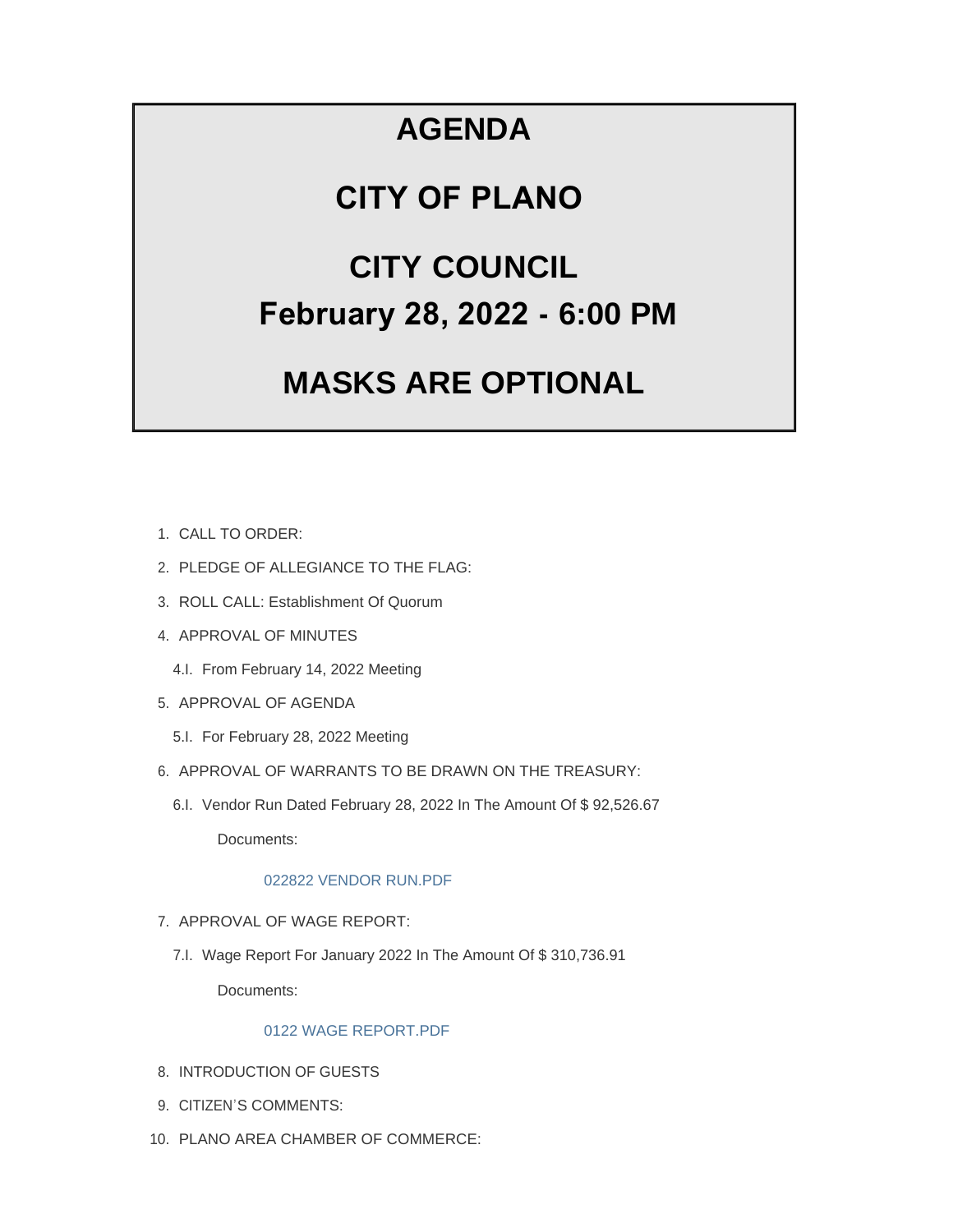- 11. MAYOR'S REPORT:
- 12. CITY ATTORNEY'S REPORT: William Thomas
- CITY CLERK'S REPORT: Kathleen Miller 13.
- CITY TREASURER'S REPORT: Zoila Gomez 14.
	- 14.I. Treasurer's Report For December 2021 In The Amount Of \$ 10,458,831.57; Total Disbursements \$ 1,036,644.84

Documents:

### 1221 TREASURERS REPORT PDF [1221 DISBURSEMENTS.PDF](https://www.cityofplanoil.com/AgendaCenter/ViewFile/Item/8731?fileID=2457)

- 14.II. January 2022 Revenue & Expenditure And Tax Revenue Reports Were Distributed In Mailboxes 2-24-2022
- 15. POLICE CHIEF'S REPORT: Jonathan Whowell
- 16. DIRECTOR OF PUBLIC WORKS/CITY ENGINEER: D. Boyer, K. Tisberger, J. Beyer
	- 16.I. Approve Applying For The STP-L Grant For Hale St. Reconstruction

Documents:

#### [STPL GRANT.PDF](https://www.cityofplanoil.com/AgendaCenter/ViewFile/Item/8732?fileID=2458)

- 17. INTERIM DIRECTOR OF BUILDING, PLANNING & ZONING: Jeff Sobotka
- 18. COMMITTEE REPORTS
- ADMINISTRATIVE/HEALTH & SAFETY: Chairman: Alderman Mulliner 19. Committee: Aldermen Eaton, Swoboda, Williams
- BUILDINGS, GROUNDS, ZONING: Chairman: Alderman DeBolt 20. Committee: Aldermen Mulliner, Swoboda, Fawver
	- 20.I. Approve The 2022 Outdoor Warning Siren System Annual Contract By Fulton In The Amount Of \$ 1864.10

Documents:

#### [2022 FULTAN CONTRACT.PDF](https://www.cityofplanoil.com/AgendaCenter/ViewFile/Item/8769?fileID=2461)

- 21. COMMUNITY DEVELOPMENT: Chairman: Alderman Fawver Committee: Aldermen Eaton, Mulliner, Nadeau, Swoboda
- FINANCE: Alderman Swoboda 22. Committee: Aldermen Fawver, Johns, Eaton, DeBolt
- PARKS: Alderman Johns 23. Committee: Aldermen Nadeau, DeBolt, Williams
- PERSONNEL & INSURANCE: Chairman: Alderman Williams 24. Committee: Aldermen Mulliner, Swoboda, Nadeau
- 25. SPECIAL EVENTS: Chairman: Alderman Barb Nadeau Committee: Aldermen Williams, DeBolt, Johns